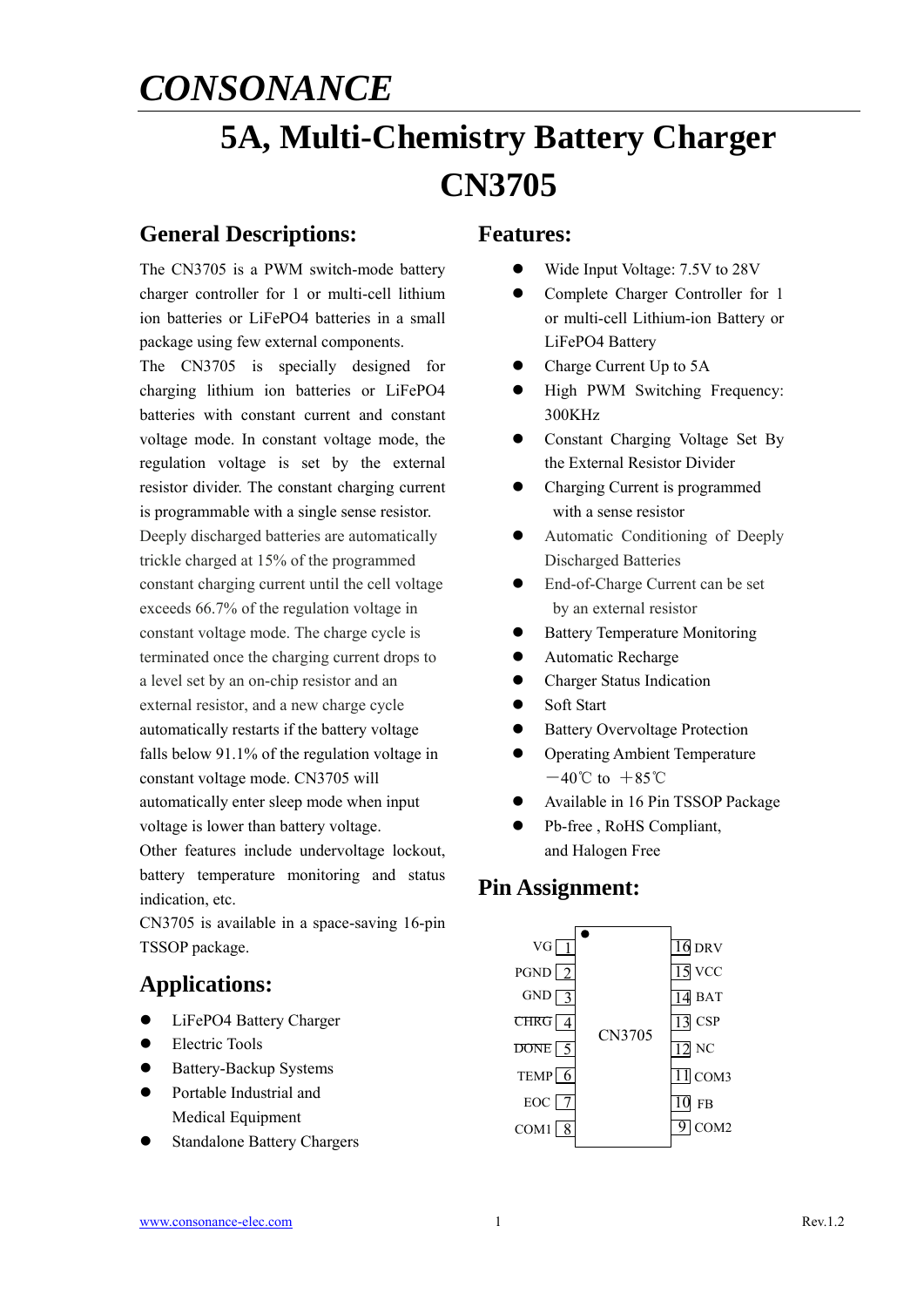## **Typical Application Circuit:**



Figure 1 Typical Application Circuit

### **Ordering Information:**

| Part No. | <b>Operating Ambient Temperature</b> | <b>Constant Charging Voltage</b> |  |
|----------|--------------------------------------|----------------------------------|--|
| CN3705   | $-40^{\circ}$ C to $+85^{\circ}$ C   | Set By External Resistor Divider |  |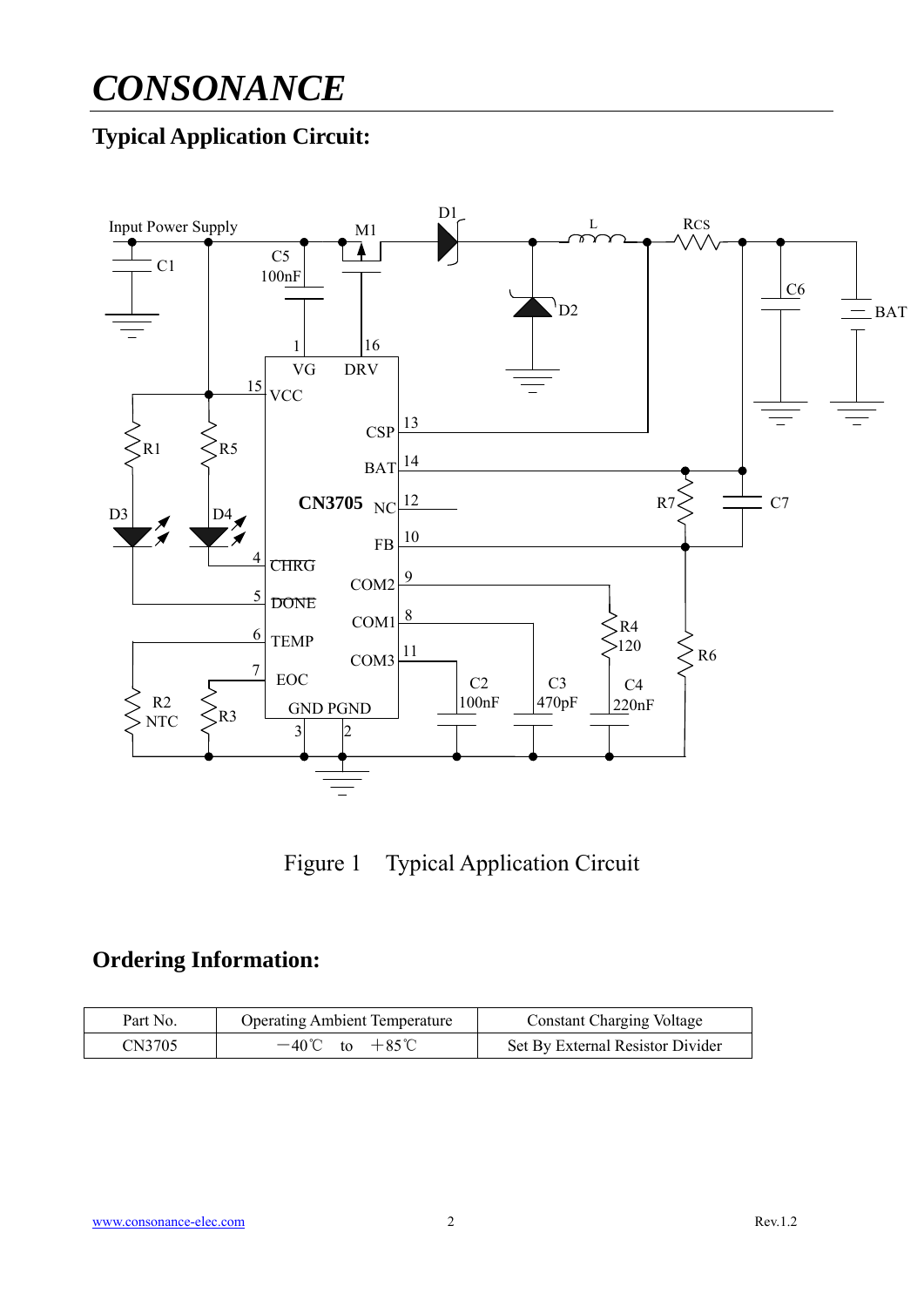## **Pin Description:**

| Pin No.               | <b>Name</b>              | <b>Descriptions</b>                                                                         |  |  |
|-----------------------|--------------------------|---------------------------------------------------------------------------------------------|--|--|
| VG<br>1               |                          | Internal Voltage Regulator. VG internally supplies power to gate driver, connect a          |  |  |
|                       |                          | 100nF capacitor between VG pin and VCC pin.                                                 |  |  |
| $\overline{2}$        | <b>PGND</b>              | Power Ground.                                                                               |  |  |
| 3                     | <b>GND</b>               | Analog Ground.                                                                              |  |  |
|                       |                          | Open-Drain Output. When the battery is being charged, this pin is pulled low by             |  |  |
| $\overline{4}$        | $\overline{\text{CHRG}}$ | an internal switch. Otherwise this pin is in high impedance state.                          |  |  |
|                       |                          | Open-Drain Output. When the charging is terminated, this pin is pulled low by an            |  |  |
| 5                     | <b>DONE</b>              | internal switch. Otherwise this pin is in high impedance state.                             |  |  |
|                       | <b>TEMP</b>              | Battery Temperature Monitoring Input. Connect an NTC resistor from this pin to              |  |  |
| 6                     |                          | GND.                                                                                        |  |  |
| EOC<br>7              |                          | End-of-Charge Current Setting Pin. Connect this pin to GND directly or via a                |  |  |
|                       |                          | resistor.                                                                                   |  |  |
| 8                     | COM1                     | Loop Compensation Input 1. Connect a 470pF capacitor from this pin to GND.                  |  |  |
| 9<br>COM <sub>2</sub> |                          | Loop Compensation Input 2. Connect a 220nF capacitor in series with an $120\Omega$          |  |  |
|                       |                          | resistor from this pin to GND.                                                              |  |  |
| 10                    | FB                       | Battery Voltage Feedback Input. Need to connect to the external resistor divider.           |  |  |
| 11                    | COM <sub>3</sub>         | Loop Compensation Input 3. Connect an 100nF capacitor from this pin to GND.                 |  |  |
| 12                    | NC                       | No Connection                                                                               |  |  |
|                       |                          | Positive Input for Charging Current Sensing. This pin and the BAT pin measure               |  |  |
| 13                    | <b>CSP</b>               | the voltage drop across the sense resistor $R_{CS}$ , to provide the current signals        |  |  |
|                       |                          | required.                                                                                   |  |  |
|                       |                          | Negative Input for Charging Current Sensing. This pin and the CSP pin measure               |  |  |
| 14                    | <b>BAT</b>               | the voltage drop across the sense resistor $R_{\text{CS}}$ , to provide the current signals |  |  |
|                       |                          | required.                                                                                   |  |  |
| 15                    | <b>VCC</b>               | External DC Power Supply Input. VCC is also the power supply for internal                   |  |  |
|                       |                          | circuit. Bypass this pin with a capacitor.                                                  |  |  |
| 16                    | <b>DRV</b>               | Drive the gate of external P-channel MOSFET.                                                |  |  |

## **Absolute Maximum Ratings**

| Lead Temperature (Soldering, 10 seconds)300°C |  |
|-----------------------------------------------|--|

*Stresses beyond those listed under 'Absolute Maximum Ratings' may cause permanent damage to the device. These are stress ratings only and functional operation of the device at these or any other conditions above those indicated in the operational sections of the specifications is not implied. Exposure to Absolute Maximum Rating Conditions for extended periods may affect device reliability.*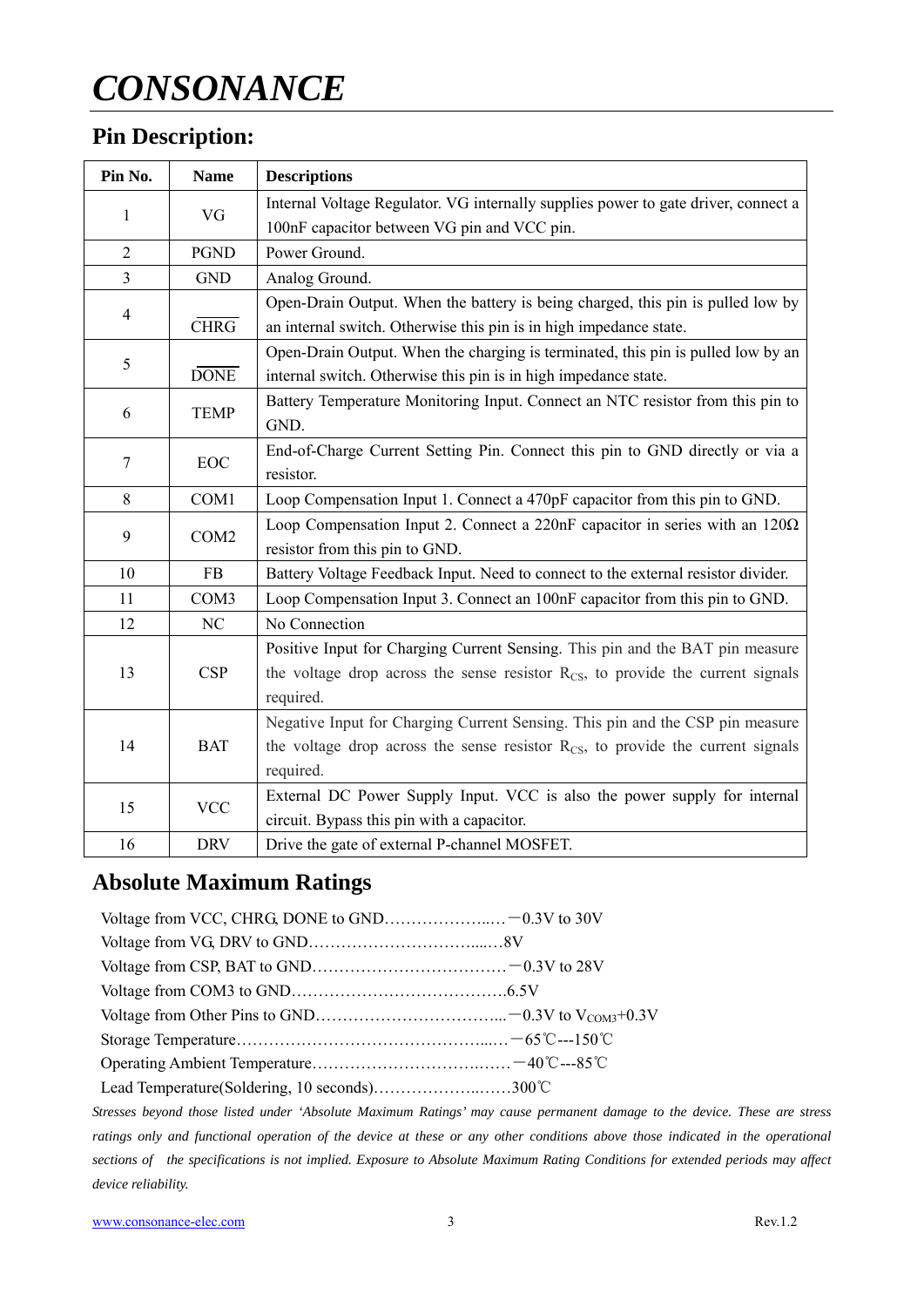### **Electrical Characteristics:**

| $\vee$ v CC $\vee$ 19 $\vee$ , 1A<br><b>Parameters</b> | <b>Symbol</b>            | <b>Conditions</b>                           |                               | Min    | <b>Typ</b>   | <b>Max</b> | Unit          |
|--------------------------------------------------------|--------------------------|---------------------------------------------|-------------------------------|--------|--------------|------------|---------------|
| Input Voltage Range                                    | <b>VCC</b>               |                                             |                               | 7.5    |              | 28         | V             |
| Undervoltage<br>lockout<br>Threshold                   | <b>UVLO</b>              |                                             |                               | 4.2    | 6            | 7.3        | V             |
| <b>Operating Current</b>                               | $I_{\text{VCC}}$         | No switching                                |                               | 1      | 1.55         | 2.1        | mA            |
| Feedback Voltage                                       | $V_{FB}$                 |                                             | FB pin, Constant voltage mode | 2.392  | 2.416        | 2.44       | V             |
| FB Pin Bias Current                                    | $I_{FB}$                 | $V_{FB} = 2.4V$                             |                               |        | 50           | 300        | nA            |
| <b>Current Sense Voltage</b>                           |                          | $V_{BAT}$ > 66.7% $\times$ V <sub>reg</sub> |                               | 190    | 200          | 210        |               |
| $(V_{CSP}-V_{BAT})$                                    | $V_{CS}$                 | $V_{BAT} < 66.7\% \times V_{REG}$           |                               | 18     | 30           | 42         | mV            |
| Current into BAT Pin                                   | $I_{BAT}$                | $V_{BAT} = 12V$                             |                               | 5      | 10           | 15         | uA            |
| Precharge Threshold                                    | <b>V</b> <sub>PRE</sub>  | $V_{BAT}$ rising                            |                               |        | 66.7%        |            |               |
| Recharge Threshold                                     | $\rm V_{RE}$             | V <sub>BAT</sub> falling                    |                               |        | 91.1%        |            | $V_{REG}$     |
| Overvoltage Trip Level                                 | Vov                      | $VBAT$ rising                               |                               | 1.06   | 1.08         | 1.1        | (Notel)       |
| Overvoltage Clear Level                                | Vclr                     | V <sub>BAT</sub> falling                    |                               | 0.98   | $\mathbf{1}$ | 1.02       |               |
| <b>TEMP Pin</b>                                        |                          |                                             |                               |        |              |            |               |
| Pull up Current                                        | $\mathbf{I}_{\text{up}}$ |                                             |                               | 42     | 55           | 68         | uA            |
| <b>High Threshold</b>                                  | Vthh                     | <b>TEMP Voltage Rising</b>                  |                               | 1.57   | 1.61         | 1.65       | V             |
| Low Threshold                                          | Vthl                     | <b>TEMP Voltage Falling</b>                 |                               | 0.145  | 0.175        | 0.205      | $\mathbf V$   |
| <b>CHRG</b> Pin                                        |                          |                                             |                               |        |              |            |               |
| <b>CHRG</b> Pin Sink Current                           | <b>I</b> CHRG            | $V_{CHRG} = 1V$ , charge mode               |                               | $\tau$ | 12           | 18         | mA            |
| <b>CHRG</b> Leakage Current                            | $I_{LK1}$                | $V_{CHRG} = 25V$ , termination mode         |                               |        |              | 1          | uA            |
| <b>DONE</b> Pin                                        |                          |                                             |                               |        |              |            |               |
| DONE Sink Current                                      | <b>IDONE</b>             | $V_{\text{DONE}} = 1V$ , termination mode   |                               | $\tau$ | 12           | 18         | mA            |
| DONE Leakage Current                                   | $I_{LK2}$                | V <sub>DONE</sub> =25V, charge mode         |                               |        |              | 1          | uA            |
| <b>Oscillator</b>                                      |                          |                                             |                               |        |              |            |               |
| <b>Switching Frequency</b>                             | $f_{\rm osc}$            |                                             |                               |        | 300          | 360        | kHz           |
| Maximum Duty Cycle                                     | Dmax                     |                                             |                               |        | 94           |            | $\frac{0}{0}$ |
| <b>Sleep Mode</b>                                      |                          |                                             |                               |        |              |            |               |
| Sleep Mode Threshold                                   |                          |                                             | $V_{BAT} = 8V$                | 0.06   | 0.1          | 0.14       |               |
| (measure $VCC-V_{BAT}$ )                               | $V_{SLP}$                | VCC falling                                 | $VBAT=12V$                    | 0.1    | 0.14         | 0.18       | V             |
|                                                        |                          |                                             | $V_{BAT}=18V$                 | 0.18   | 0.23         | 0.28       |               |
| Release<br>Sleep<br>mode                               |                          |                                             | $V_{BAT} = 8V$                | 0.26   | 0.32         | 0.39       |               |
| Threshold                                              | <b>V</b> <sub>SLPR</sub> | VCC rising,                                 | $V_{BAT} = 12V$               | 0.32   | 0.42         | 0.52       | V             |
| (measure $VCC-V_{BAT}$ )                               |                          | $V_{BAT}=18V$                               |                               | 0.38   | 0.47         | 0.58       |               |
| <b>DRV</b> Pin                                         |                          |                                             |                               |        |              |            |               |
| $V_{DRV}$ High<br>$(VCC-VDRV)$                         | VH                       | $I_{DRV} = -10mA$                           |                               |        | 60           |            | mV            |
| V <sub>DRV</sub> Low<br>$(VCC-VDRV)$                   | VL                       | $I_{DRV} = 0$ mA                            |                               | 5      | 6.5          | 8          | V             |
| Rise Time                                              | $t_r$                    | Cload=2nF, $10\%$ to $90\%$                 |                               | 30     | 40           | 65         | $\rm ns$      |
| Fall Time                                              | $t_f$                    | Cload=2nF, 90% to $10\%$                    |                               | 30     | 40           | 65         | ns            |

 $(VCC=15V)$  T $=-40^{\circ}$  to 85<sup>°</sup>C, unless otherwise noted)

Note 1:  $V_{REG}$  is the regulation voltage at BAT pin in constant voltage mode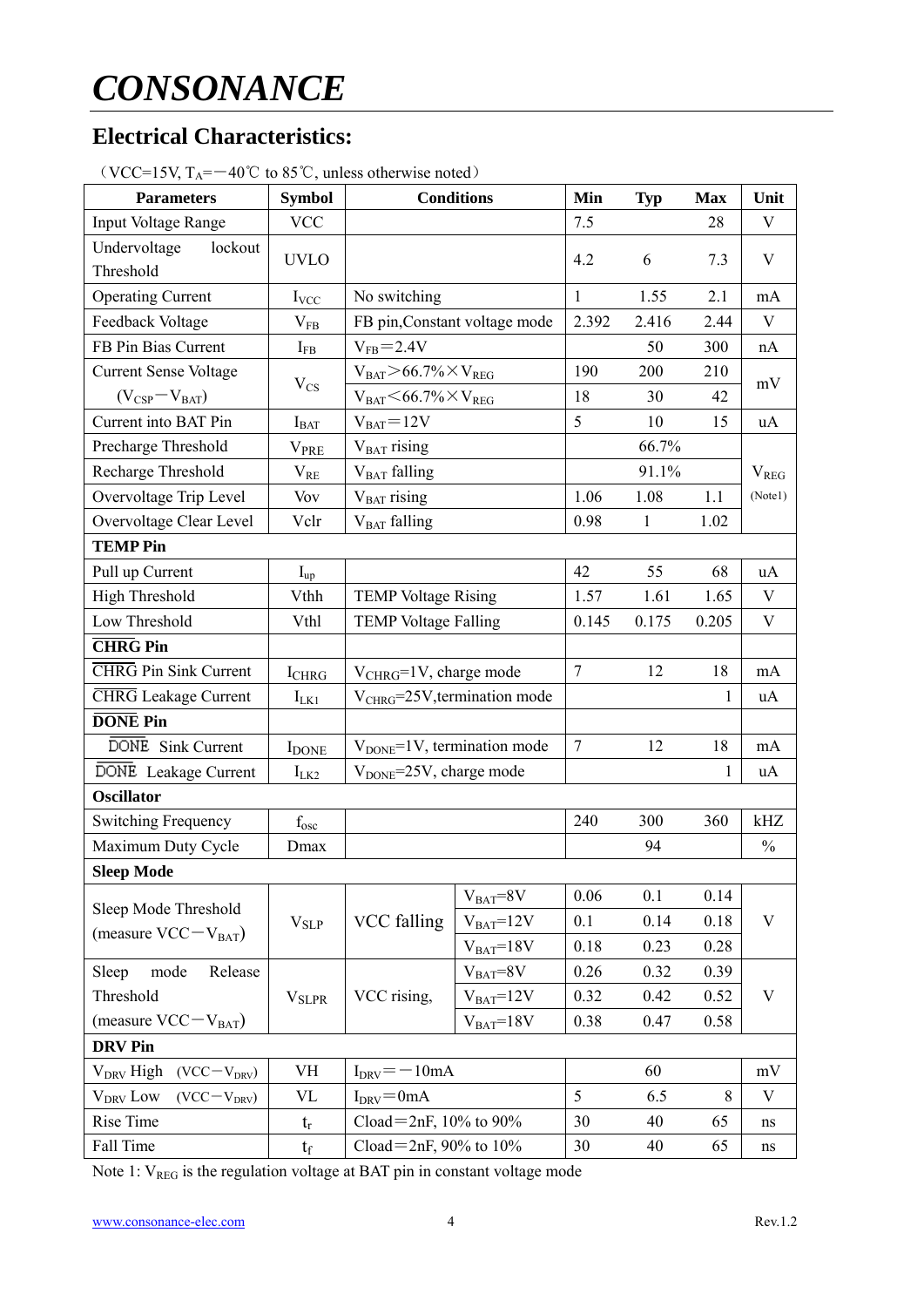## **Detailed Description:**

The CN3705 is a constant current, constant voltage battery charger controller that adopts PWM step-down (buck) switching architecture, the device is specially designed for 1 or multi-cell Li-Ion battery or LiFePO4 batteries. The charge current is set by an external sense resistor  $(R_{CS})$  across the CSP and BAT pins. The final battery regulation voltage  $V_{REG}$  in constant voltage mode is set by the external resistor divider.

A charge cycle begins when the voltage at the VCC pin rises above the UVLO level and is greater than the battery voltage by sleep mode release threshold V<sub>SLPR</sub>. At the beginning of the charge cycle, if the battery voltage is less than  $66.7\% \times V_{REG}$ , the charger goes into trickle charge mode. The trickle charge current is internally set to 15%(Typical) of the full-scale current. When the battery voltage exceeds 66.7% $\times$  V<sub>REG</sub>, the charger goes into the full-scale constant current charge mode. In constant current mode, the charge current is set by the external sense resistor  $R_{CS}$  and an internal 200mV reference, so the charge current equals to 200mV/ $R_{CS}$ . When the battery voltage approaches the regulation voltage, the charger goes into constant voltage mode, and the charge current will start to decrease. When the charge current drops to a level that is set by the resistor at EOC pin, the charge cycle is terminated, the DRV pin is pulled up to VCC, and an internal comparator turns off the internal pull-down N-channel MOSFET at the  $\overline{\text{CHRG}}$  pin to indicate that the charge cycle is terminated. During the charge cycle termination status, another internal pull-down N-channel MOSFET at the DONE pin is turned on to indicate the termination status.

To restart the charge cycle, just remove and reapply the input voltage. Also, a new charge cycle will begin if the battery voltage drops below the recharge threshold voltage of 91.1% $\times$ V<sub>REG</sub>.

When the input voltage is not present, the charger goes into sleep mode.

A 10kΩ NTC (negative temperature coefficient) thermistor can be connected from the TEMP pin to ground for battery temperature qualification. The charge cycle is suspended if the battery's temperature is outside of the acceptable range.

An overvoltage comparator guards against voltage transient overshoots (>8% of regulation voltage). In this case, P-channel MOSFET are turned off until the overvoltage condition is cleared. This feature is useful for battery load dump or sudden removal of battery.

The charging profile is shown in Figure 2.



### Figure 2 The Charging Profile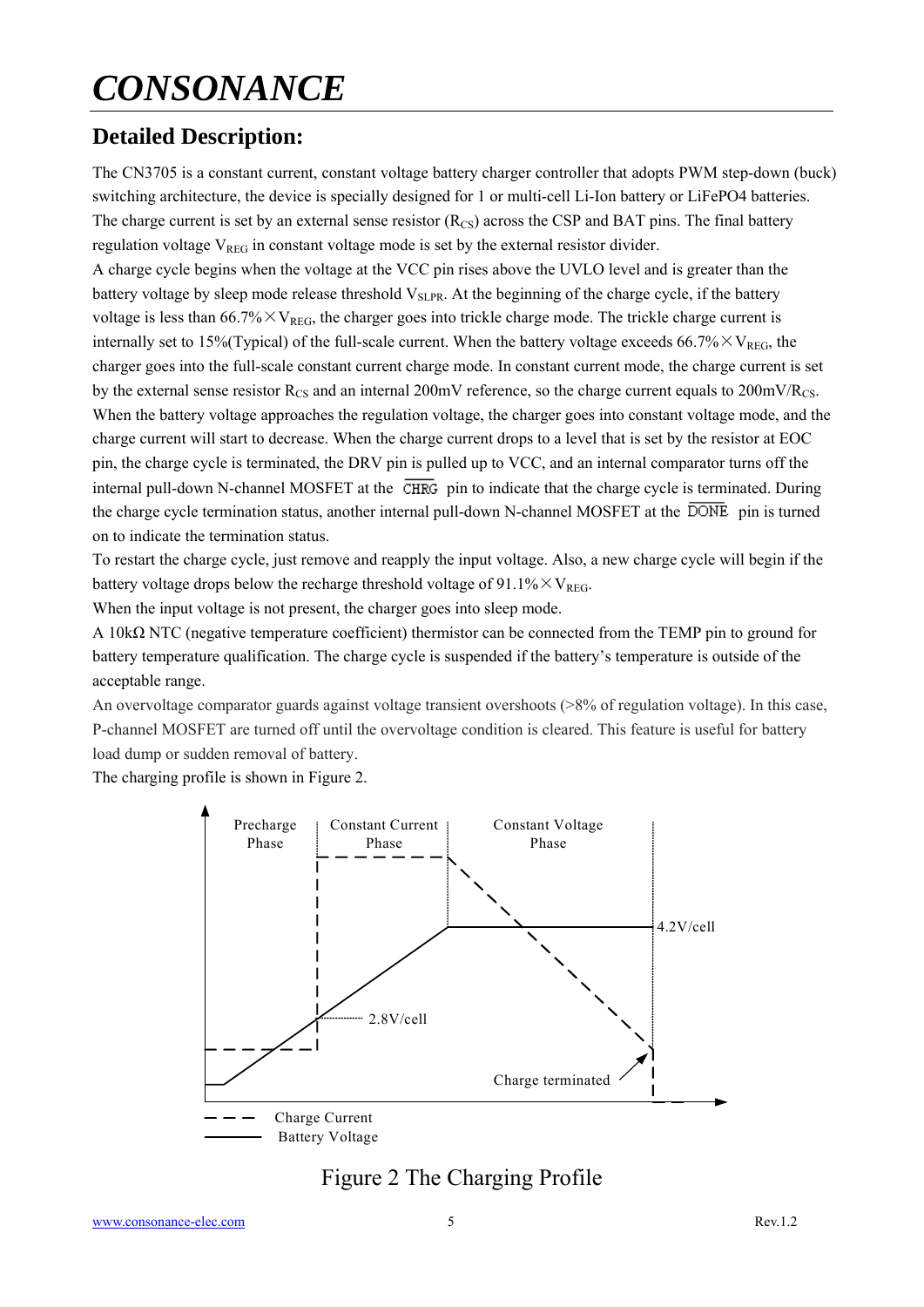### **Application Information**

#### **Undervoltage Lockout (UVLO)**

An undervoltage lockout circuit monitors the input voltage and keeps the charger off if VCC falls below 6V(Typical).

#### **Set the Regulation Voltage in Constant Voltage Mode**

As shown in Figure 1, battery voltage is feedback to FB pin via the resistor divider composed of R6 and R7. CN3705 decided the charging status based on FB's voltage. When FB's voltage approaches 2.416V, the charger goes into constant voltage mode. In constant voltage mode, the charge current decrease gradually, and the battery voltage remains unchanged.

In light of FB pin's bias current, the regulation voltage in constant voltage mode is determined by the following equation:

$$
V_{BAT}
$$
=2.416× $(1+R7/R6) + I_B \times R7$ 

Where,  $I_B$  is FB pin's bias current, which is 50nA typical.

From the above equation, we can see that an error is introduced due to the existence of bias current  $I_B$ , the error is I<sub>B</sub>×R7. If R7=500K $\Omega$ , then the error is about 25mV. So the error should be taken into account while designing the resistor divider.

The maximum regulation voltage that can be set is 25V.

#### **Trickle Charge Mode**

At the beginning of a charge cycle, if the battery voltage is below  $66.7\% \times V_{REG}$ , the charger goes into trickle charge mode with the charge current reduced to 15% of the full-scale current.

#### **Charge Current Setting**

The full-scale charge current, namely the charge current in constant current mode, is decided by the following formula:

$$
ICH = \frac{200 \text{mV}}{\text{Rcs}}
$$

Where:

I<sub>CH</sub> is the full scale charge current

 $R_{CS}$  is the resistor between the CSP pin and BAT pin

#### **End-of-Charge Current Setting**

End-of-charge current can be set by connecting a resistor from EOC pin to GND, and is decided by the following equation:

$$
I_{\text{BOC}}{=}\ \frac{1.278{\times}(14350{\pm}\text{Rext})}{R_{\text{CS}}{\times}10^6}
$$

Where:

- $\bullet$  I<sub>EOC</sub> is the end-of-charge current in Ampere
- Rext is the external resistance from EOC pin to GND in  $\Omega$ . Rext can not be great than 100K $\Omega$ , otherwise the charging may not be terminated correctly.
- $R_{CS}$  is the current sense resistance between CSP pin and BAT pin in  $\Omega$

It is our interest to calculate the ratio between  $I_{EOC}$  and  $I_{CH}$ :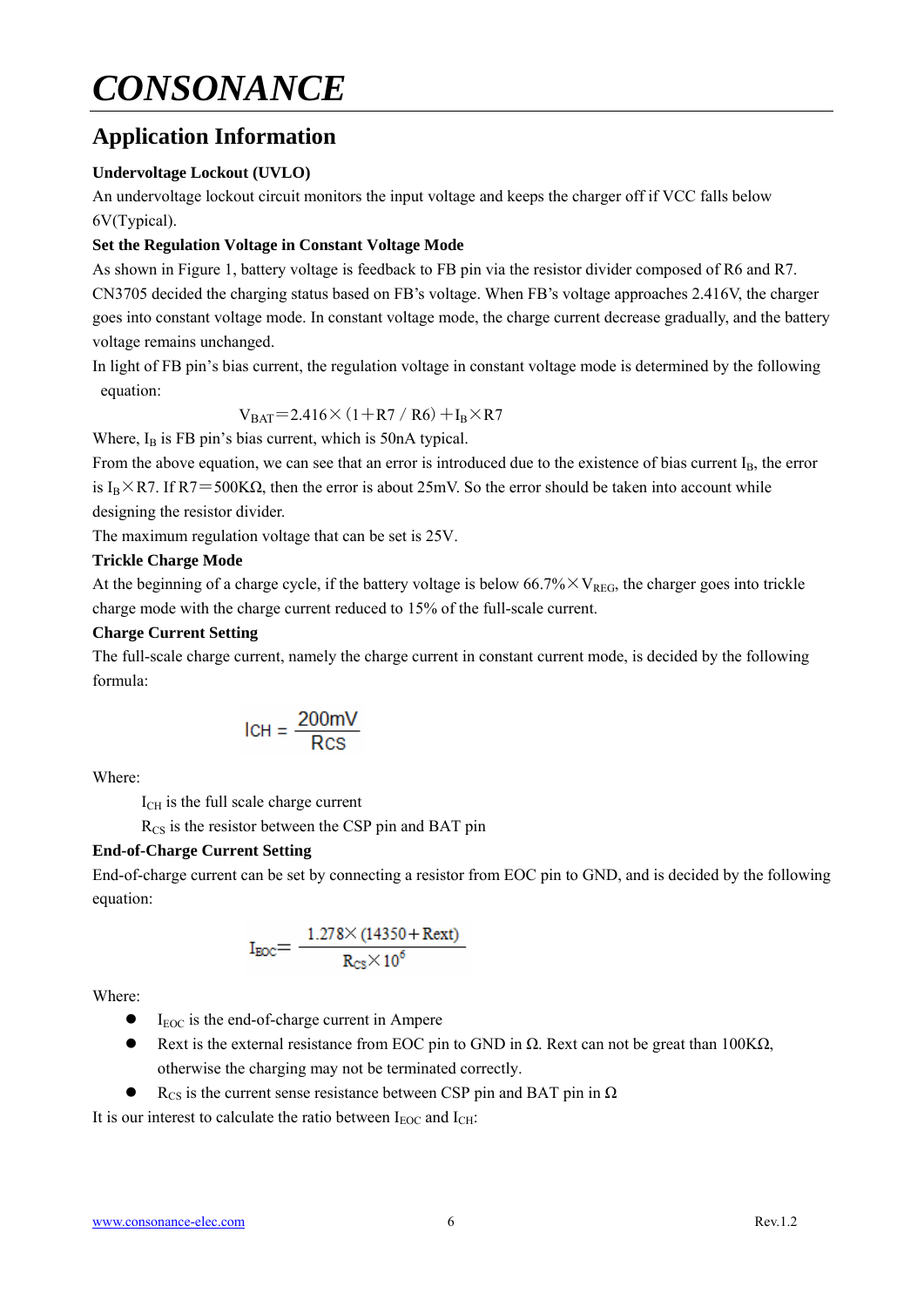$$
\frac{I_{\text{EOC}}}{I\text{CH}} = \frac{\frac{1.278 \times (14350 + \text{Rext})}{R_{\text{CS}} \times 10^6}}{\frac{0.2}{\text{Rcs}}} = \frac{1.278 \times (14350 + \text{Rext})}{0.2 \times 10^6}
$$

When Rext=0 $\Omega$ , the minimum I<sub>EOC</sub>/I<sub>CH</sub>=9.17%

When Rext=100K $\Omega$ , the maximum I<sub>EOC</sub>/I<sub>CH</sub>=73%

#### **Automatic Battery Recharge**

After the charge cycle is completed and both the battery and the input power supply (wall adapter) are still Connected, a new charge cycle will begin if the battery voltage drops below  $91.1\% \times V_{REG}$  due to self-discharge or external loading. This will keep the battery capacity at more than 80% at all times without manually restarting the charge cycle.

#### **Battery Temperature Monitoring**

A negative temperature coefficient (NTC) thermistor located close to the battery pack can be used to monitor battery temperature and will not allow charging unless the battery temperature is within an acceptable range. Connect a 10kΩ thermistor from the TEMP pin to ground. Internally, for hot temperature, the low voltage threshold is set at 175mV which is equal to  $50^{\circ}$ C(RNTC≈3.5kΩ). For cold temperature, the high voltage threshold is set at 1.61V which is equal to 0℃(RNTC≈32kΩ) with 50uA of pull-up current.

Once the temperature is outside the window, the charge cycle will be suspended, and the charge cycle resumes if the temperature is back to the acceptable range.

The TEMP pin's pull up current is about 50uA, so the NTC thermistor's resistance should be 10kΩ at 25℃, about 3.5kΩ at hot temperature threshold, and about 32kΩ at cold temperature threshold. The NTC thermistor such as TH11-3H103F, MF52(10 k $\Omega$ ), QWX-103 and NCP18XH103F03RB can work well with CN3705. The above mentioned part numbers are for reference only, the users can select the right NTC thermistor part number based on their requirements.

If battery temperature monitoring function is not needed, just connect a 10KΩ resistor from TEMP pin to GND. **Status Indication** 

The CN3705 has 2 open-drain status outputs:  $\overline{\text{CHRG}}$  and  $\overline{\text{DONE}}$ .  $\overline{\text{CHRG}}$  is pulled low when the charger is in charging status, otherwise  $\overline{\text{CHRG}}$  becomes high impedance.  $\overline{\text{DONE}}$  is pulled low if the charger is in charge termination status, otherwise  $\overline{DONE}$  becomes high impedance.

When the battery is not present, the charger charges the output capacitor to the regulation voltage quickly, then the BAT pin's voltage decays slowly to recharge threshold because of low leakage current at BAT pin, which results in a ripple waveform at BAT pin, in the meantime,  $\overline{CHRG}$  pin outputs a pulse to indicate that the battery's absence.

The open drain status output that is not used should be tied to ground.

The table 1 lists the two indicator status and its corresponding charging status. It is supposed that red LED is connected to  $\overline{\text{CHRG}}$  pin and green LED is connected to  $\overline{\text{DONE}}$  pin.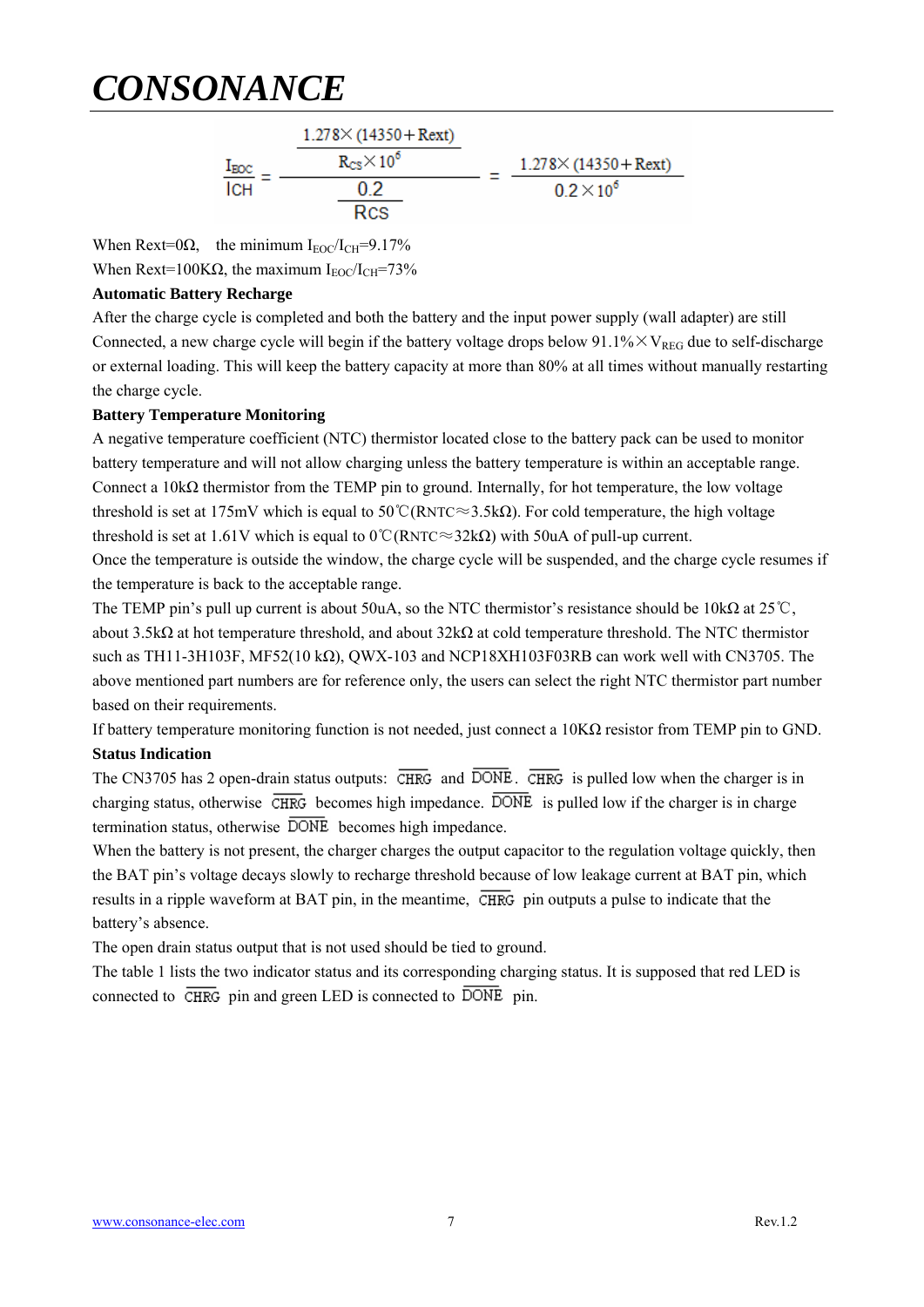| CHRG pin                         | DONE pin                           | <b>State Description</b>                                                                                                                                                |  |
|----------------------------------|------------------------------------|-------------------------------------------------------------------------------------------------------------------------------------------------------------------------|--|
| Low(the red LED on)              | High Impedance (the green LED off) | Charging                                                                                                                                                                |  |
| High Impedance (the red LED off) | Low(the green LED on)              | Charge termination                                                                                                                                                      |  |
| Pulse signal                     | Pulse signal                       | Battery not connected                                                                                                                                                   |  |
| High Impedance (the red LED off) | High Impedance (the green LED off) | There are three possible state:<br>the voltage at the VCC pin<br>below the UVLO level or<br>the voltage at the VCC pin<br>below $V_{BAT}$ or<br>abnormal battery's temp |  |

### Table 1 Indication Status

#### **Gate Drive**

The CN3705's gate driver can provide high transient currents to drive the external pass transistor. The rise and fall times are typically 40ns when driving a 2000pF load, which is typical for a P-channel MOSFET with Rds(on) in the range of 50m $\Omega$ .

A voltage clamp is added to limit the gate drive to 8V max. below VCC. For example, if VCC is 20V, then the DRV pin output will be pulled down to 12V min. This allows low voltage P-channel MOSFETs with superior Rds(on) to be used as the pass transistor thus increasing efficiency.

#### **Loop Compensation**

In order to make sure that the current loop and the voltage loop are stable, the following compensation components are necessary:

(1)A 470pF capacitor from the COM1 pin to GND

(2)A series 220nF ceramic capacitor and  $120\Omega$  resistor from the COM2 pin to GND

(3)An 100nF ceramic capacitor from the COM3 pin to GND

(4) The capacitance C7 in Figure 1 can be roughly calculated by:  $C7=8\times (R6/R7)$  (pF)

#### **Battery Detection**

CN3705 does not provide battery detection function, when the battery is not present, the charger charges the output capacitor to the regulation voltage quickly, then the BAT pin's voltage decays slowly to recharge threshold because of low leakage current at BAT pin, which results in a ripple waveform at BAT pin, in the meantime,  $\overline{\text{CHRG}}$  pin outputs a pulse to indicate that the battery's absence.

It is generally not a good practice to connect a battery while the charger is running. The charger may provide a large surge current into the battery for a brief time.

#### **Input and Output Capacitors**

Since the input capacitor is assumed to absorb all input switching ripple current in the converter, it must have an adequate ripple current rating. Worst-case RMS ripple current is approximately one-half of output charge current.

The selection of output capacitor is primarily determined by the ESR required to minimize ripple voltage and load step transients. Generally speaking, a 10uF ceramic capacitor can be used.

#### **Inductor Selection**

During P-channel MOSFET's on time, the inductor current increases, and decreases during P-channel MOSFET's off time, the inductor's ripple current increases with lower inductance and higher input voltage. Higher inductor ripple current results in higher charge current ripple and greater core losses. So the inductor's ripple current should be limited within a reasonable range.

The inductor's ripple current is given by the following formula: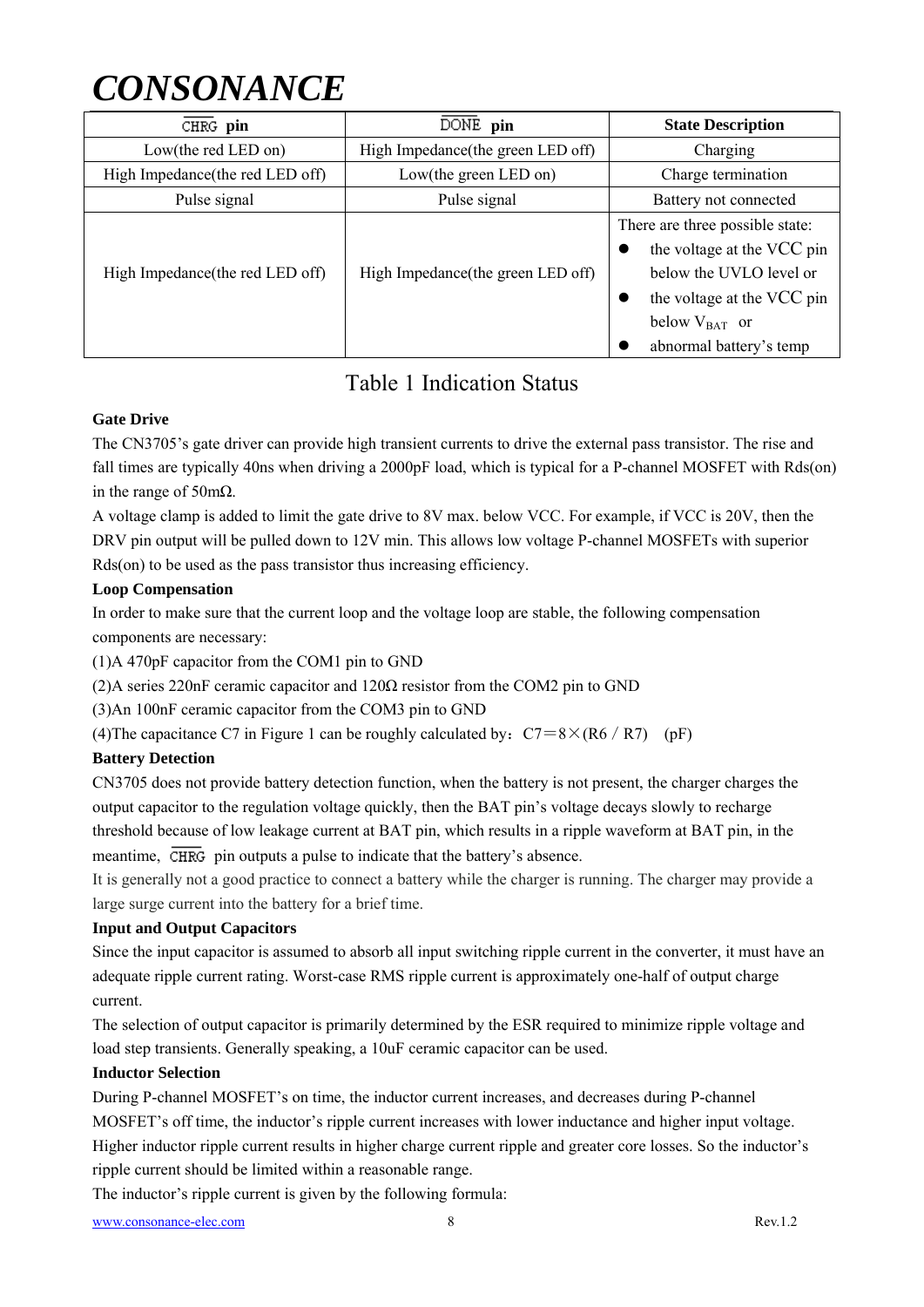$$
\triangle I_L = \frac{1}{(f)(L)} V_{BAT} (1 - \frac{V_{BAT}}{VCC})
$$

Where,

f is the switching frequency 300KHz

L is the inductor value

V<sub>BAT</sub> is the battery voltage

VCC is the input voltage

A reasonable starting point for setting inductor ripple current is  $\Delta I_L = 0.4 \times I_{CH}$ , I<sub>CH</sub> is the charge current. Remember that the maximum  $\Delta I_L$  occurs at the maximum input voltage and the lowest inductor value. So lower charge current generally calls for larger inductor value.

| <b>Charge Current</b> | <b>Input Voltage</b> | <b>Inductor Value</b> |
|-----------------------|----------------------|-----------------------|
| 1A                    | >20V                 | 40uH                  |
|                       | $<$ 20V              | 30uH                  |
| 2A                    | >20V                 | 30uH                  |
|                       | $<$ 20V              | 20uH                  |
| 3A                    | >20V                 | 20uH                  |
|                       | $<$ 20V              | 15uH                  |
| 4A                    | >20V                 | 15uH                  |
|                       | $<$ 20V              | 10uH                  |
| 5A                    | >20V                 | 10uH                  |
|                       | $<$ 20V              | 8uH                   |

Use Table 2 as a guide for selecting the correct inductor value for your application.

### Table 2 Guide to Select Inductor Value

#### **MOSFET Selection**

The CN3705 uses a P-channel power MOSFET switch. The MOSFET must be selected to meet the efficiency or power dissipation requirements of the charging circuit as well as the maximum temperature of the MOSFET. The peak-to-peak gate drive voltage is set internally, this voltage is typically 6.5V. Consequently, logic-level threshold MOSFETs must be used. Pay close attention to the  $BV<sub>DSS</sub>$  specification for the MOSFET as well; many of the logic level MOSFETs are limited to 30V or less.

Selection criteria for the power MOSFET includes the "on" resistance Rds(on), total gate charge Qg, reverse transfer capacitance  $C_{RSS}$ , input voltage and maximum charge current.

The MOSFET power dissipation at maximum output current is approximated by the equation:

$$
Pd = \frac{VBAT}{VCC} \times Rds(0n) \times ICH^2 \times (1+0.005dT)
$$

Where:

Pd is the power dissipation of the power MOSFET

VBAT is the maximum battery voltage

VCC is the minimum input voltage

Rds(on) is the power MOSFET's on resistance at room temperature

ICH is the charge current

www.consonance-elec.com 9 Rev.1.2 dT is the temperature difference between actual ambient temperature and room temperature( $25^{\circ}$ C) In addition to the  $I^2Rds($ on) loss, the power MOSFET still has transition loss, which are highest at the highest input voltage. Generally speaking, for VIN $\leq$ 20V, the I<sup>2</sup>Rds(on) loss may be dominant, so the MOSFET with lower Rds(on) should be selected for better efficiency; for VIN>20V, the transition loss may be dominant, so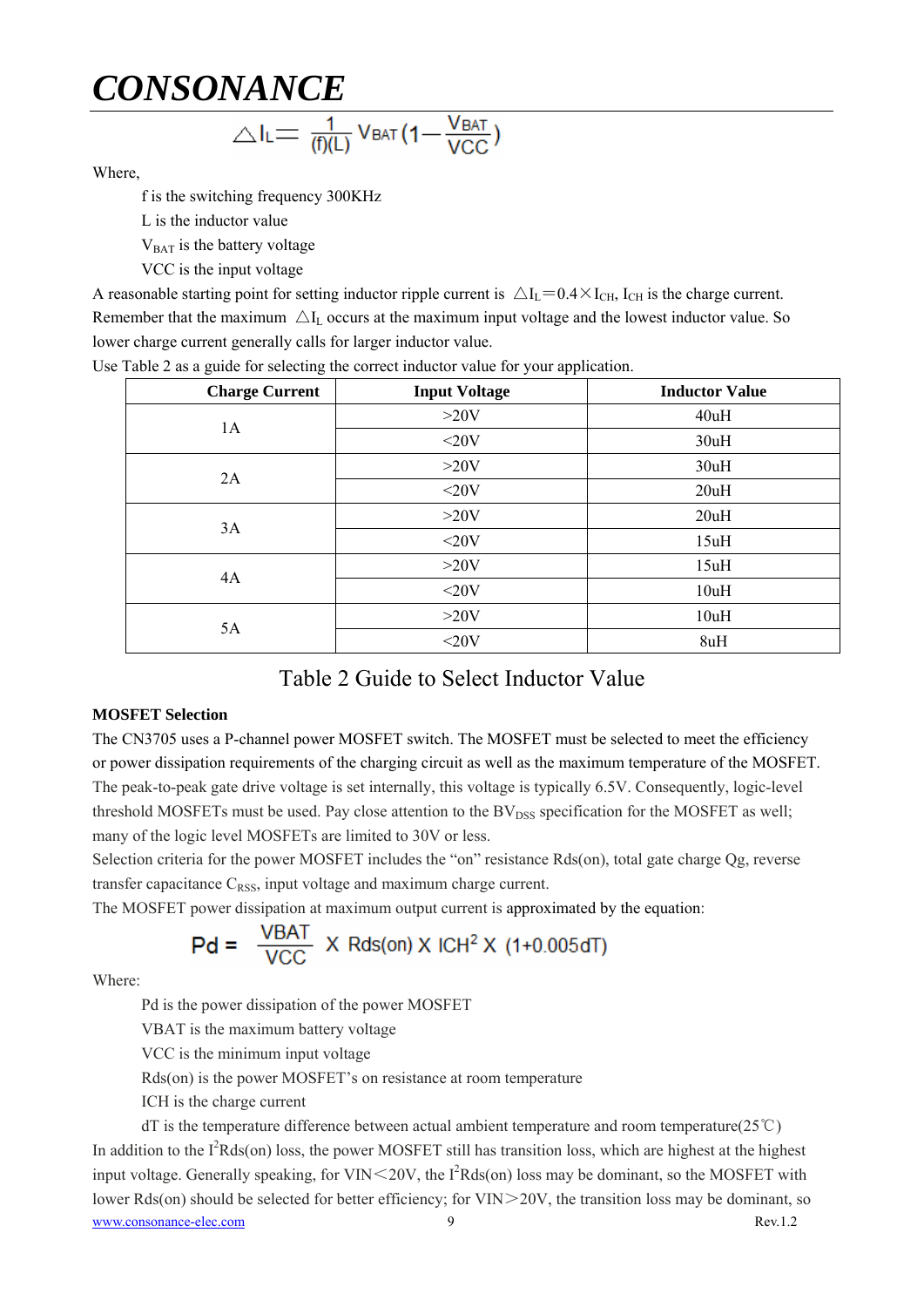the MOSFET with lower  $C_{RSS}$  can provide better efficiency.  $C_{RSS}$  is usually specified in the MOSFET characteristics; if not, then C<sub>RSS</sub> can be calculated using  $C_{RSS} = Q_{GD}/\Delta V_{DS}$ .

The MOSFETs such as AO4459, STM9435(or WT9435), AO3407A can be used. The part numbers listed above are for reference only, the users can select the right MOSFET based on their requirements.

#### **Diode Selection**

The diodes D1 and D2 in Figure 1 are schottky diode, the current rating of the diodes should be at least the charge current limit, the voltage rating of the diode should exceed the maximum expected input voltage. The diode that is much larger than that is sufficient can result in larger transition losses due to their larger junction capacitance.

#### **Disable Charging with TEMP Pin**

The charging can be disabled with TEMP pin, as shown in Figure 3:



Note: M1 is N-Channel MOSFET

## Figure 3 Disable Charging With TEMP Pin

When control signal is high, N-channel MOSFET M1 is turned on, the voltage at TEMP pin is pulled down to GND, which will disable the charging;

When control signal is low, N-channel MOSFET is turned off, the voltage at TEMP pin is determined by NTC thermistor, which performs normal battery temperature monitoring function.

#### **About Battery Current In Sleep Mode**

In the typical application circuit shown in Figure 1, when input voltage is powered off or lower than battery voltage, CN3705 will enter sleep mode. In sleep mode, the battery current includes:

- (1) The current into BAT pin and CSP pin, which is about  $10uA(V_{BAT}=12V)$ .
- (2) The current from battery to VCC pin via diode D1, which is determined by D1's leakage current. The current will charge capacitance C1 at VCC pin, which will make VCC voltage a bit higher. To avoid erratic operation, a resistor in parallel with capacitance C1 may be needed to discharge the capacitance, the resistor value is determined by diode D1's leakage, generally speaking, a  $20K\Omega$  resistor can achieve the task.
- (3) The current from battery to GND via diode D2, which is also determined by D2's leakage current.

#### **PCB Layout Considerations**

When laying out the printed circuit board, the following considerations should be taken to ensure proper operation of the IC.

(1) To minimize radiation, the 2 diodes, pass transistor, inductor and the input bypass capacitor traces should be kept as short as possible. The positive side of the input capacitor should be close to the source of the P-channel MOSFET; it provides the AC current to the pass transistor. The connection between the catch

www.consonance-elec.com 10 Rev.1.2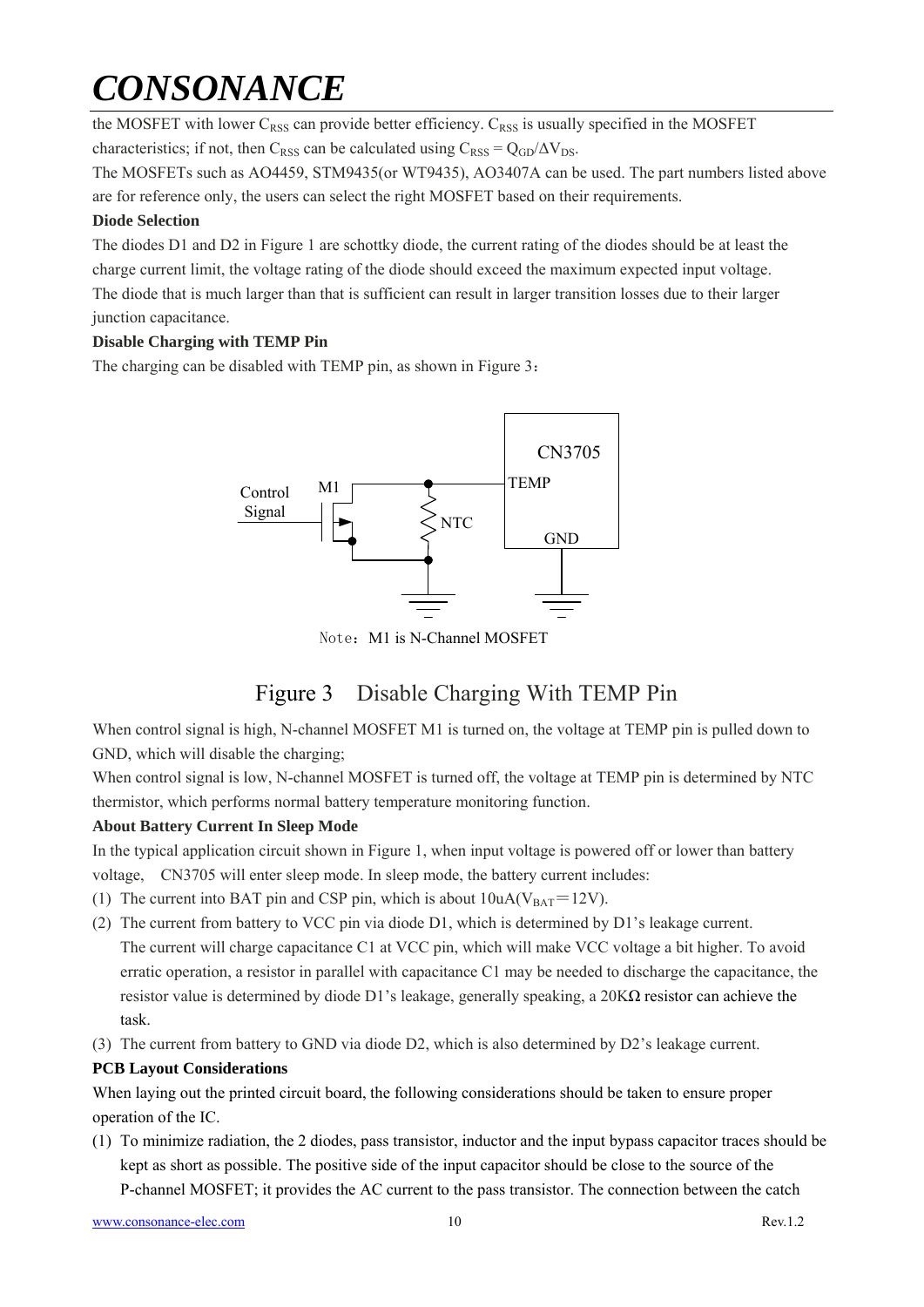diode and the pass transistor should also be kept as short as possible.

- (2) The compensation capacitor connected at the COM1, COM2 and COM3 pins should return to the analog ground pin of the IC. This will prevent ground noise from disrupting the loop stability.
- (3) Output capacitor ground connections need to feed into same copper that connects to the input capacitor ground before tying back into system ground.
- (4) Analog ground and power ground(or switching ground) should return to system ground separately.
- (5) The ground pins also works as a heat sink, therefore use a generous amount of copper around the ground pins. This is especially important for high VCC and/or high gate capacitance applications.
- (6) Place the charge current sense resistor  $R_{CS}$  right next to the inductor output but oriented such that the IC's CSP and BAT traces going to  $R_{CS}$  are not long. The 2 traces need to be routed together as a single pair on the same layer at any given time with smallest trace spacing possible.
- (7) The CSP and BAT pins should be connected directly to the current sense resistor (Kelvin sensing) for best charge current accuracy. See Figure 4 as an example.



Figure 4 Kelvin Sensing of Charge Current